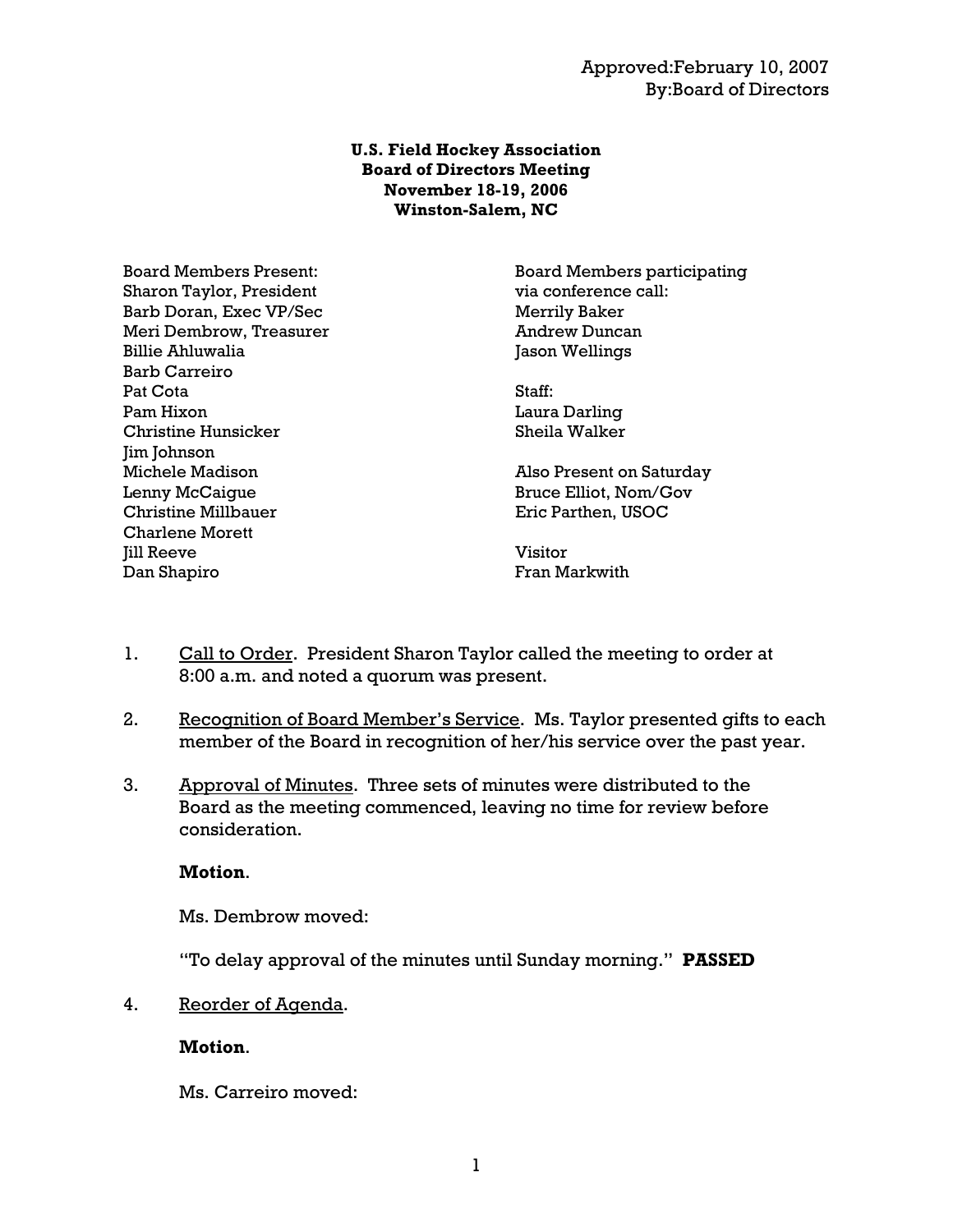### Approved:February 10, 2007 By:Board of Directors "If the Member Services Committee report and the proposal for change in membership fees for umpires are not discussed on Saturday they be moved to first item for discussion on Sunday." **PASSED**

5. President's Report. Ms. Taylor recognized the Women's National Team performance and leadership at the World Cup in Madrid where Amy Tran was named goalkeeper of the tournament. Ms. Taylor reported that team members were excited to read the September 27, *USA Today* article featuring Kate Barber and the Women's National Team. She praised the great leadership displayed by the support team at all levels, including colleges that released players and coaches.

Ms. Hixon commented that the World Cup tournament launched the US Women's Field Hockey team into a top six world ranking which will raise the competition level in preparation for the first Olympic qualifier at the Pan American tournament in July.

Ms. Taylor reported that Sheila Walker presented a demonstration of the technical aspects of the USFHA website at the November 2006 FIH Congress meeting they attended in London. Aaron Sher was re-elected to the FIH Board. USA Field Hockey submitted several nominees for committee positions, and committee appointments will be announced by FIH at a later date.

The Men's National Team will travel to Bermuda for the Pam Am Qualifier on March 8-11, 2007, and if they qualify will join the Women's team in Rio de Janeiro in July for the XIV Pan American Games.

6. Treasurer's Report. Ms. Dembrow reported that Sheila Walker informed her committee that actual results for the 2006 budget are forecast at about break-even.

 Since the timeline for the 2007 budget was not followed, the Finance Committee has not had sufficient time to review budget numbers for 2007. Ms. Dembrow expects to have the budget ready for Board approval at the next Board meeting.

 Bids for the 2007 audit were sent to four audit firms and only one firm has placed a bid. The other firms have questions and have requested more time to prepare a bid. The Finance & Audit committee will recommend an auditor to the Board at a later date.

7. Bylaws. Mr. Johnson referred the Board to the most recent version of the USFHA Bylaws that were compiled by a joint effort of the Nominating & Governance Committee, Policy Committee, and Eric Parthen and Gary Johansen from the USOC. These changes were made after receiving a charge from the Board at the September 20 Board meeting to review and make changes to the Bylaws based on the USOC recommended template.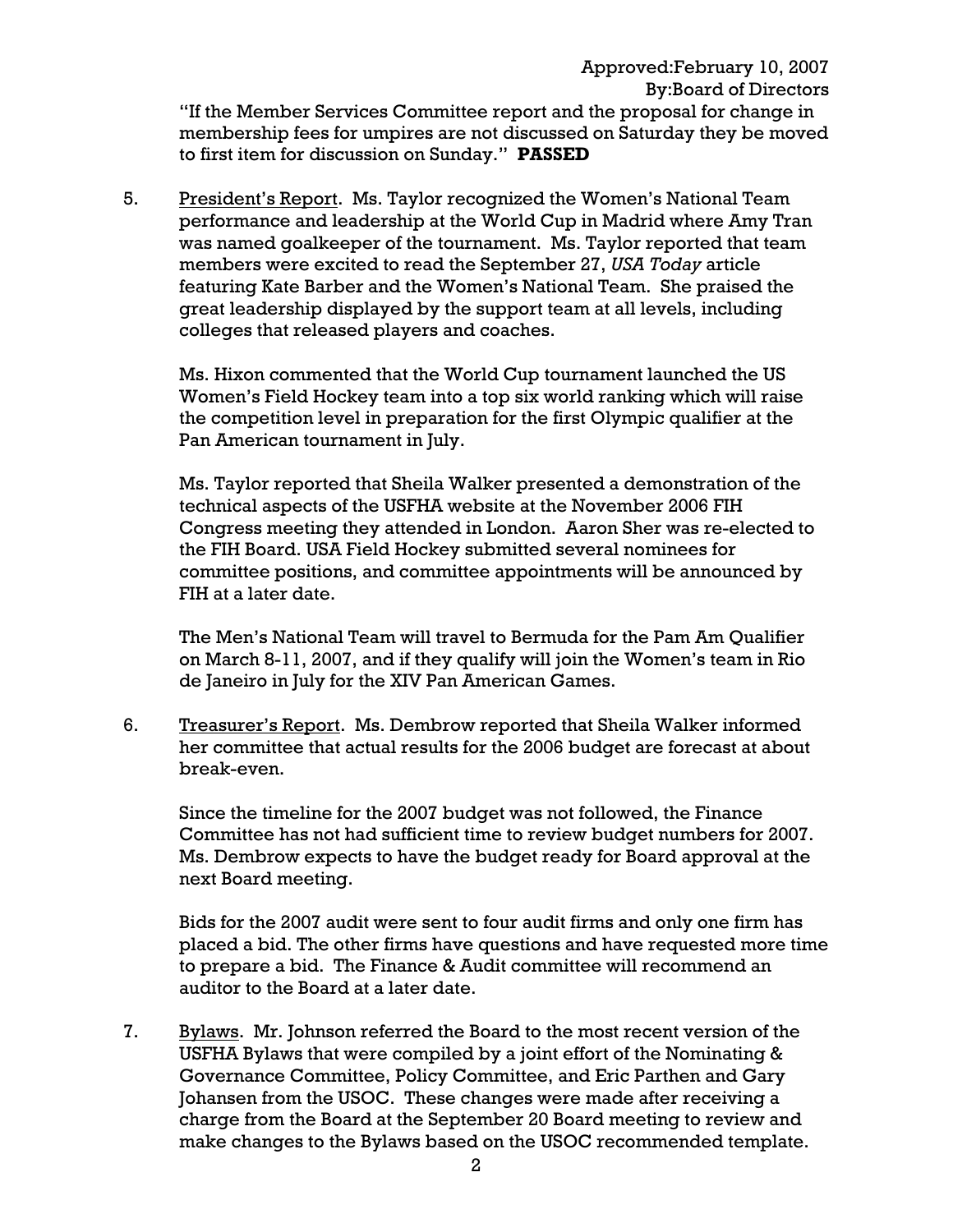Ms. Taylor introduced Eric Parthen, Director of NGB Organizational Development with the USOC, who addressed the Board and said the USOC is supportive of the bylaw changes that are being suggested and the process that USFHA is taking to move forward.

Mr. Johnson led the Board in a review and discussion of the following Bylaw revisions: See attachment dated 12/15/06 "Proposed Revisions to USFHA Bylaws")

The Board agreed to discuss Article 5.5 in more detail at the Sunday Board session.

5.7.2 The majority of the Board members **voted** (straw) to have the following re-inserted as it deals with the At-large members on the Board:

"… Individuals from the general membership may present themselves for consideration for Board membership by the Nominating and Governance Committee with at least 50 signatures of support from current members in good standing."

Function of Nominating & Governance. After a discussion on the independence and function of the Nominating & Governance committee it was clarified that the function of the committee is to recruit and select talent to the Board, functioning as an independent nominating committee. The Nominating/Governance Committee will serve no other role in governance of the organization.

The Board **voted** (straw) that the Nominating and Governance Committee, both in the transition period and the future, will select Independent and At-Large Board members.

The Board adjourned for lunch.

The Saturday afternoon session of the Board meeting was reconvened.

Mr Johnson and Ms. Taylor continued to lead Bylaw discussions.

Office of Treasurer and Vice President/Secretary. Mr. Johnson explained that, as provided in the current operating version of the Bylaws (Version 1.3), a Board election was held in November 2006 for Treasurer and Vice President/Secretary. If the bylaw revisions under discussion are passed, the two elected officers will need to resign their position and serve as Directors on the Board. It will be up to the new Board to decide if Lisa Wilkins will also serve as Chair of the Finance Committee.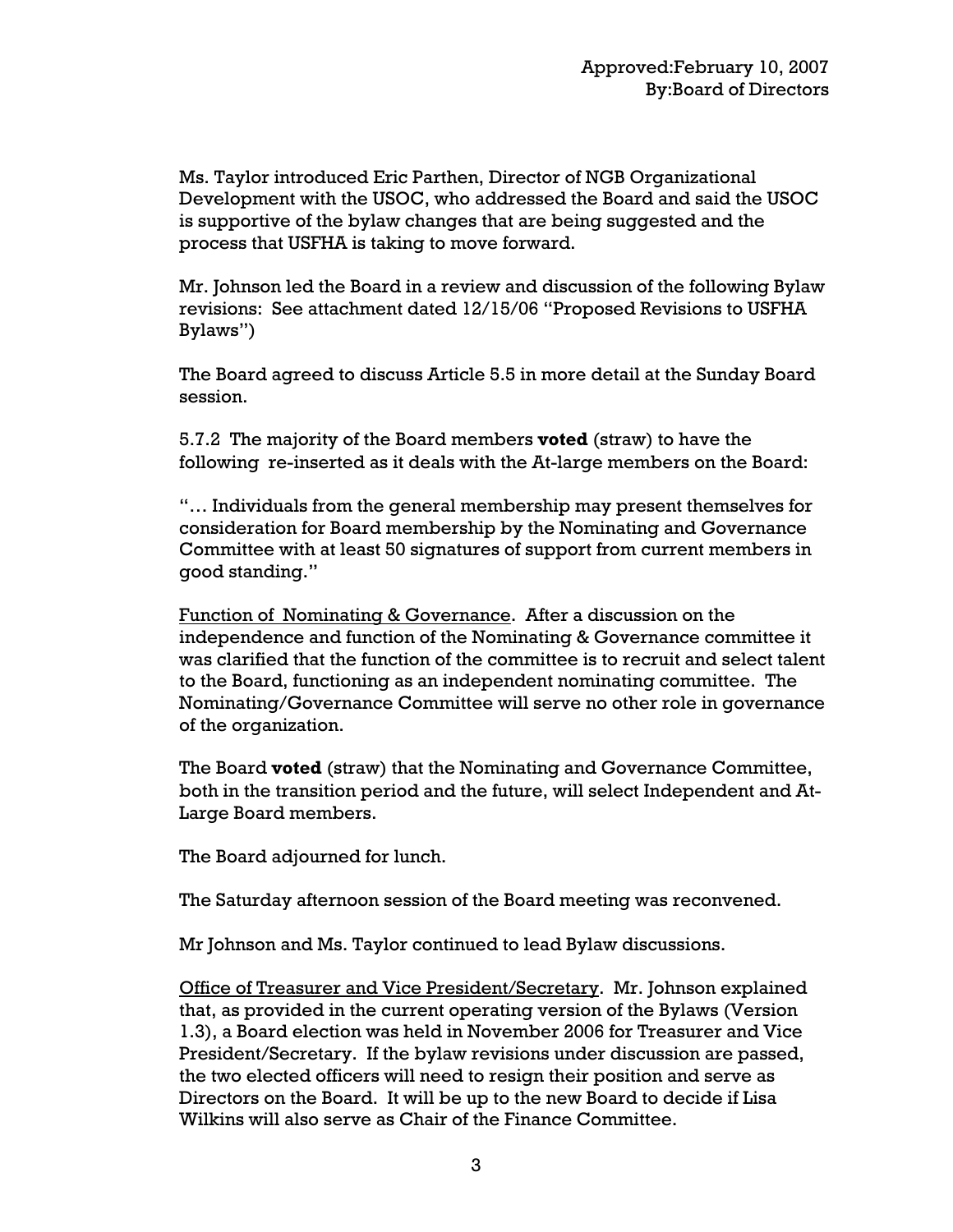# Article 7.4.1

Discussion ensued as to whether all officers should be treated the same under the new bylaws vis-à-vis resigning their offices and where appropriate under the proposed bylaws, being elected by the board. The proposed implementing provision would ask two newly elected officers to resign but allow the President to finish the remainder of her term. Mr. Parthen and Mr. Johnson confirmed that the new board could choose to ask the President to resign as Chair and choose a new Chair.

# The Board **voted**

a. (straw) that the two newly elected officers would resign their office under the new bylaws

b. (straw) that the office of President would transition into that of Chair.

When asked about the Executive Director's role listed in 8.3, Eric Parthen explained that the USOC would like to see staff play a more active role in international relations in order to keep continuity in programs being run and to help keep athletes aware of rules and regulations. Also, the USOC wants to shift from the President serving on the USOC Council to the Executive Director serving.

Mr. Parthen explained that minutes taken during Executive session should not be included in minutes of the Board meeting and that no Executive session discussion should be included in the Board minutes; only the outcome of the discussion.

Mr. Johnson explained that the bylaws can be voted upon at the Sunday Board session if everyone on the board agrees to waive the 30-day notice.

# **Motions:**

Ms. Carreiro moved to waive the 30-day notice required to revise the Bylaws.

Mr. Johnson moved to postpone the above motion until the Sunday Board session. **PASSED**.

Mr. Parthen & Mr. Johnson clarified that once a motion is made to vote on the bylaws, they will be open for discussion before a vote is taken and that any article can be modified before the vote.

8. Executive Director's Report (see attached)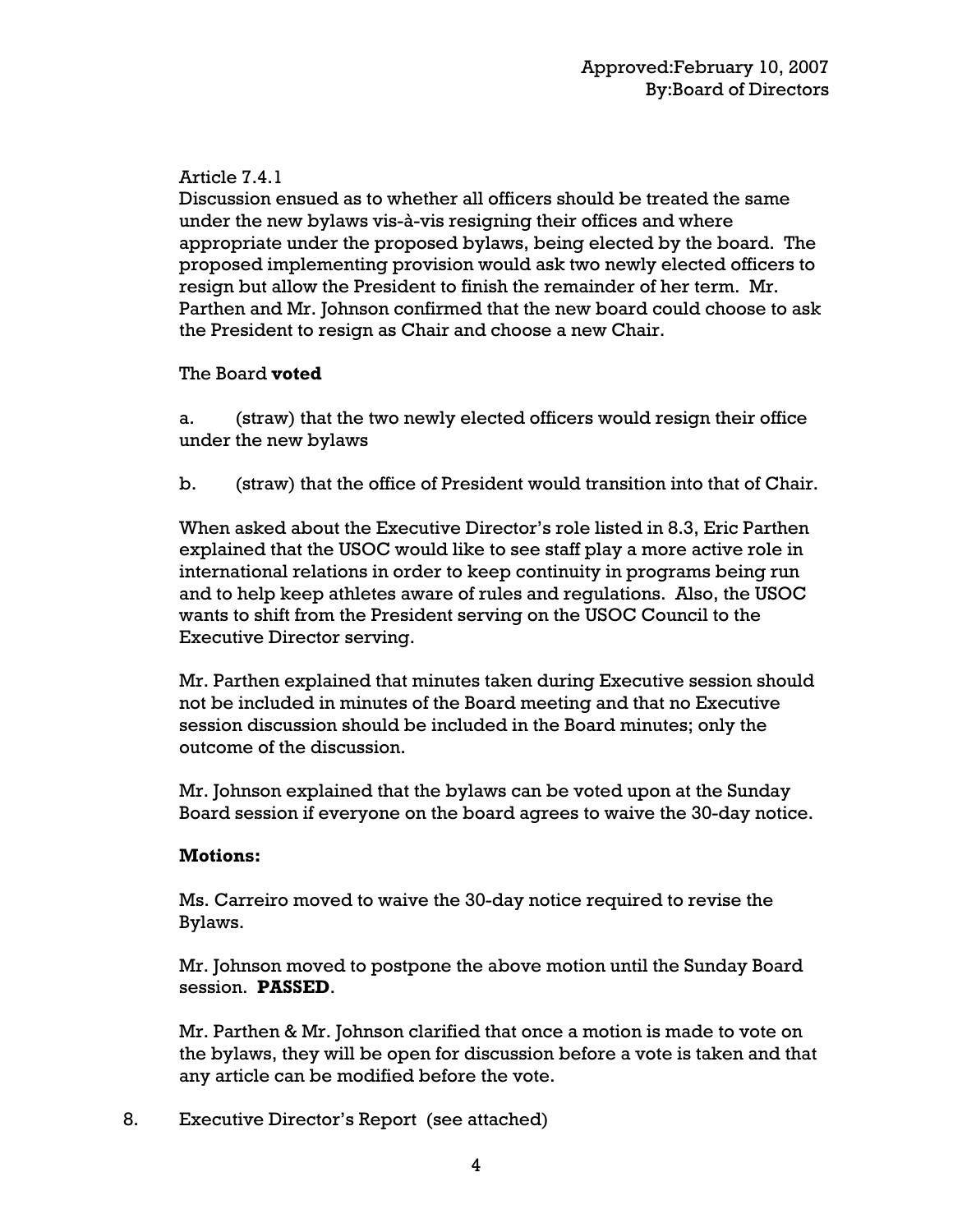Approved:February 10, 2007 By:Board of Directors

 Business Performance Plan – ProsConsulting. Mr. Parthen explained that the USOC initiated the Business Performance Plan study in order to help strengthen the business operations of NGBs. The USOC selected the ProsConsulting group to conduct the study with the goal of assisting NGB's in identifying ways to improve operations, and the USOC will incorporate findings into the performance partnership agreement. The ultimate goal will be sustained competitive excellence on the field of play.

#### 9. Board Committee Reports.

a. Development.

 Ms. Millbauer requested a case study of a current sponsor, presentation on leads and business opportunities, and the new business process be prepared and/or given by a staff member at this Board meeting. She expressed concern that the information is not available due to a misinterpretation of who was to make the presentation. She requested the presentation be made by Ms. Weeks at the next Board meeting.

b. Member Services.

 Ms. Carreiro reported that the committee is looking at the college field hockey club program to see if USFHA would be interested in the program and how it would help raise membership numbers.

 For several years the umpire's have requested comprehensive insurance as part of their membership. USFHA is now prepared to offer such coverage, and an increase in umpire membership dues would pay for the additional insurance coverage.

 Ms. Dembrow noted that this issue, while it has financial ramifications, was not presented to the finance and audit committee as policy states it needs to be.

#### **Motion**.

Ms. Carreiro moved:

"To increase umpire membership dues from \$50 to \$65." **PASSED**

- 8. Election process. There was no further discussion on the election process.
- 9. U.S. Field Hockey Foundation Articles of Incorporation. (Attached)

#### **Motions**.

Ms. Dembrow moved: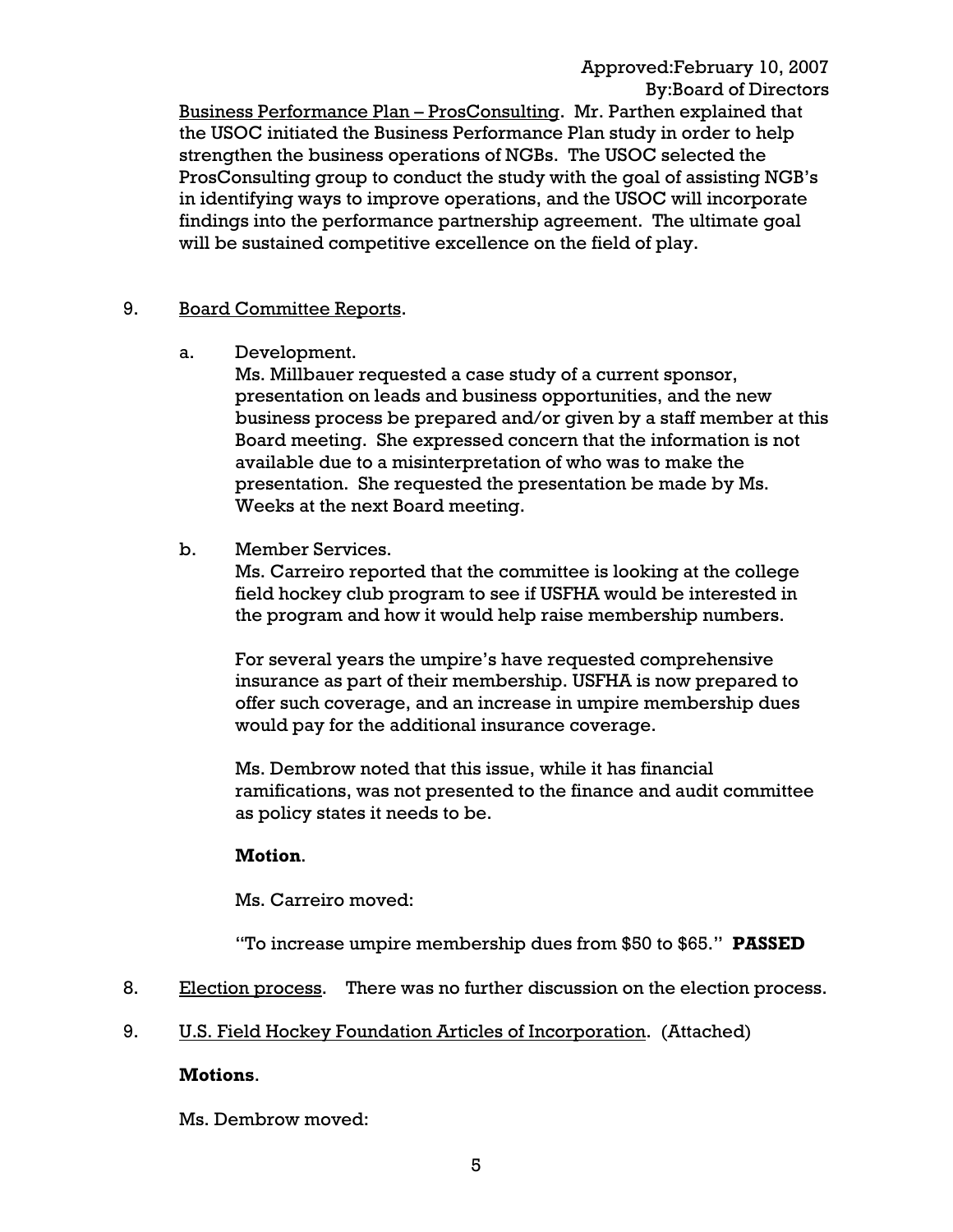Ms. Dembrow moved:

"To separate the vote on Article 5a and 5b." **PASSED**

Ms. Dembrow moved:

 5 a. "To adopt the recommendation of the US Field Hockey Foundation that the requirement for the USA Field Hockey Board of Directors to approve amendments to the US Field Hockey Foundation Articles of Incorporation be eliminated." **PASSED**

 5b. "To accept the process outlined for amending the Articles of Incorporation." **PASSED** 

 Annual Fund. Ms. Madison encouraged all Board members to make a contribution to the Field Hockey annual fund.

The Saturday session was adjourned.

The Sunday session was called to order by Ms. Taylor.

10. Bylaws Discussion.

 Implementation Provision in the Bylaws. A lengthy discussion ensued on whether the implementing procedures should remain as part of the bylaws document. Ms. Taylor ruled further discussion out of order until a legal opinion is obtained.

Mr. Johnson moved:

 "The Board meet by conference call on December 19, 2006 to vote on the revisions to the Bylaws." **PASSED** 

#### 11. Minutes.

a. February 10-12, 2006. The minutes were corrected to strike the entire paragraph under item 25 and substitute, "The President then made her remarks."

 Motion made by Ms. Dembrow to accept the minutes as corrected. **PASSED**

 b. June 2 - 4, 2006. The minutes were correct to reflect 15.5 should read "Contact with any USFHA staff member by any USFHA Board of Director member must be initiated through the Executive Director."